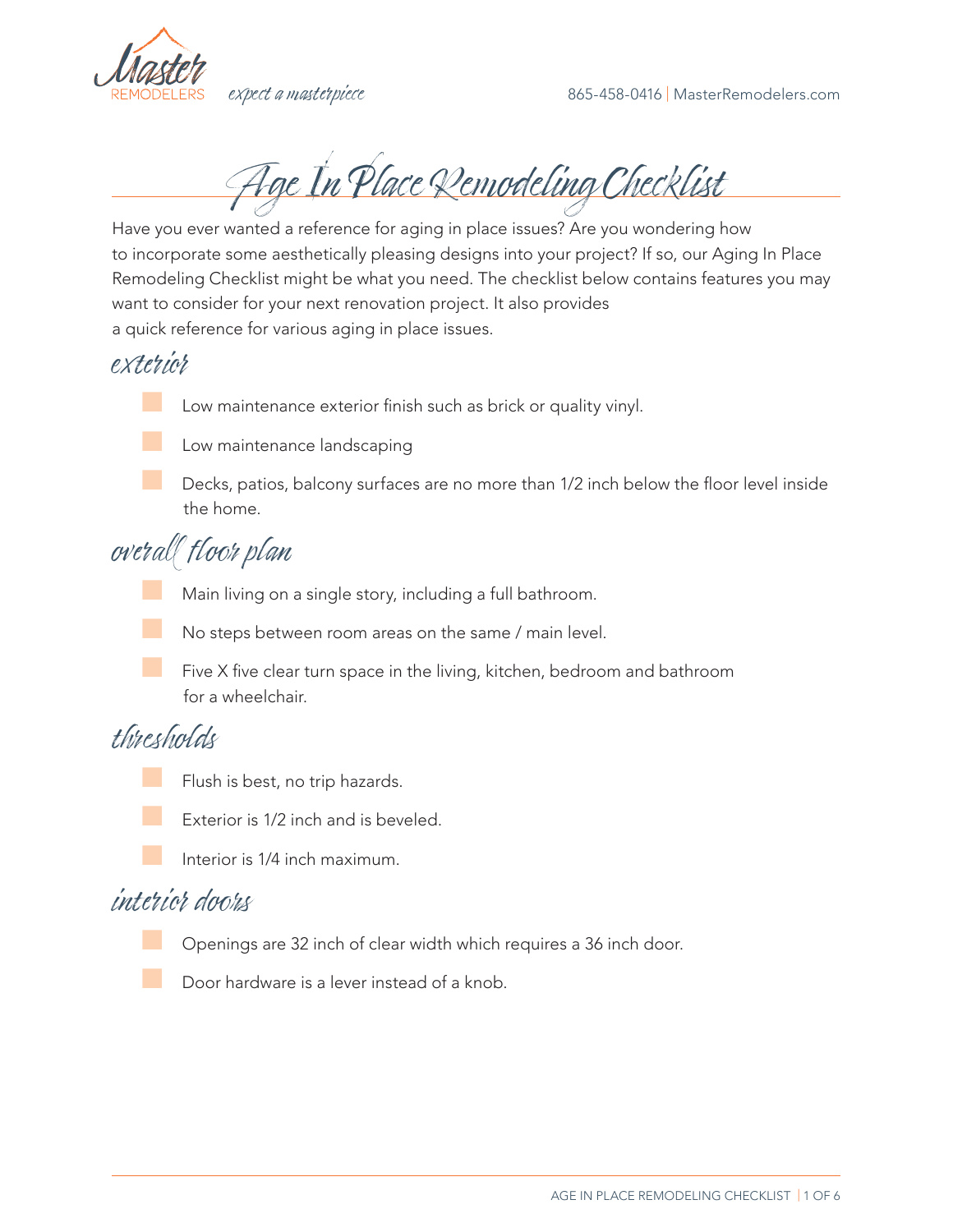

## windows

- Plenty of natural light.
- Lowered windows or taller windows with a lower sill height.
- Low maintenance exterior and interior finishes.
- Easy to operate window hardware.

### entry

- Accessible path of travel to the home.
- At least one no step entry that is under cover.
- **EXECUTE:** Sensor light at an exterior no step entry that focuses on the front door lock.
- **EXECUTE:** Front / entry door has a clear opening of 32 inches which requires a 36 inch door.
- **Non slip flooring in entry area.** 
	- Entry door has a sidelight or both high and low peephole viewer.
	- Doorbell is in an accessible location.

# garage or carport

- Carport is covered and provides adequate shelter for loading and unloading.
- Carport and garage width allows the use of lift equipment for chairs.
- Five foot minimum aisle between walls / cars and accessible vans.
- **Barage door / carport opening heights allow for taller roof vans.** 
	- Ramp to doorway if needed
		- If steps are the only option, then have a handrail on both sides.

### faucets

- Lever style handles or pedal controlled
- Thermostatic or anti-scald controls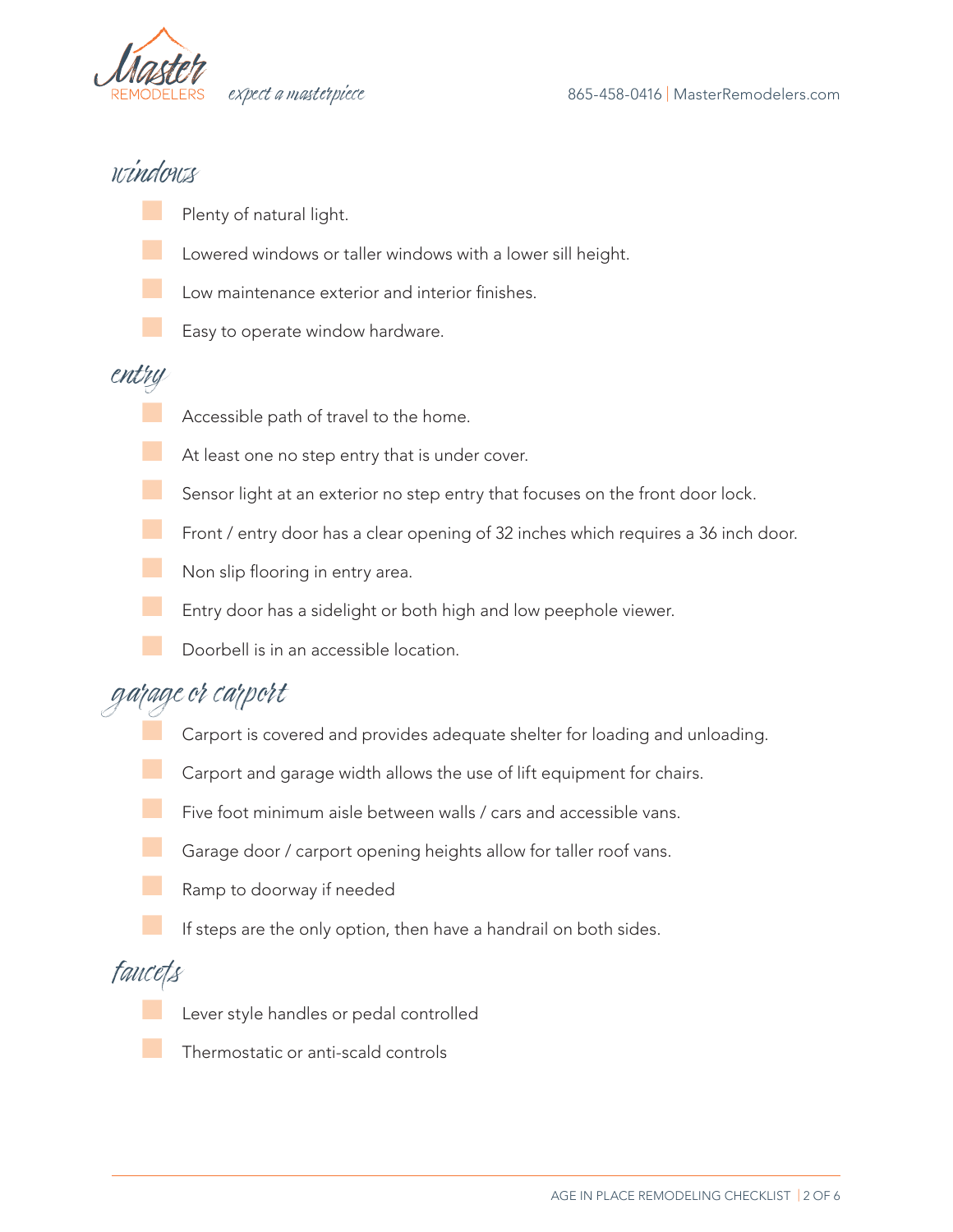

# kitchen & laundry

#### COUNTERS:

- Wall support for adjustable and/or varied height cabinets and removable base cabinets.
- Upper cabinets three inches lower than standard upper cabinets.
- **EXTED Accented stripes on the edge of counter tops to aid in visual orientation** to the workspace.
- **EXECOUNTER COUNTER** Counter space for dish landing adjacent to or opposite of all appliances.
- Base cabinets with roll out trays and shallow lazy susan style storage.
- **B** Pull down shelving.
- Glass front cabinet doors.
- **EXECUTE:** Open shelving for easy access to items used frequently.

#### APPLIANCES

- **Easy to read, use and understand controls.**
- **Washing machine and dryer raised 12 15 inches above the floor.**
- **EXECUTE:** Front loading laundry machines.
- **EXECUTE:** Microwave oven at counter height, in the wall or drawer style.
- **Side by side refrigerator / freezer.**
- side swing or in wall oven.
- **EXECUTE:** Raised dishwasher with push button controls.
	- Electric cook top with level burners, front controls and downdraft vent to pull heat away.
	- "Hot" surface indicator light on range.

#### MISCELLANEOUS

■ 30 X 48 inch clear space at appliances or 60 inch diameter clear space for turns.

a multi level work areas to accommodate cooks of different heights.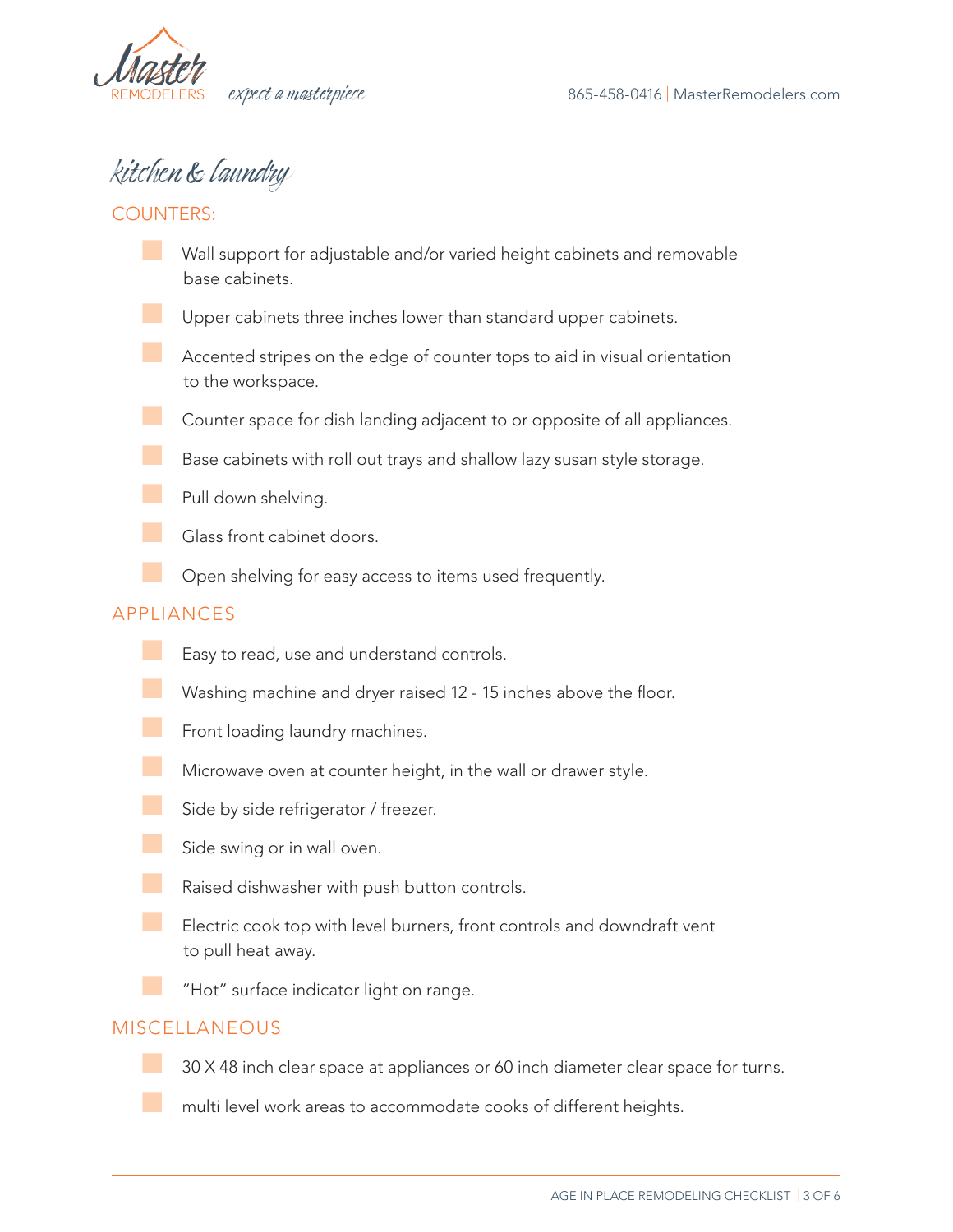

- Open under counter seated work areas.
- Lots of task lighting in all work areas.
- **Loop** / bar style cabinet pulls and hardware.
- Pull ut spray faucet and lever handles.
	- In multi story homes have a laundry chute to laundry area.

## bathroom

- Wall support for adjustable and/or varied height cabinets and removable base cabinets.
- Contrasting color edge boarder at counter tops.
- $\Box$  A wheelchair maneuverable bath on the main level with a 60 inch turning radius.
- **If a 60 inch turn is impossible, then a 36 X 36 inch or 30 X 48 inch "T" turn space.**
- Bracing in walls around the tub, shower and toilet for grab bars.
- Grab bars should support 250 300 pounds of force.
- **The If a stand up shower is used, then it should be curb-less and no less than** 36 inches wide.
- **Bathtubs should be lower or a step through style.** 
	- Folding seat in the shower.
- **Adjustable / handheld shower heads with a six foot hose.**
- Tub / shower controls offset from the center.
- **Showers with built in antibacterial coatings.**
- **B** Good lighting and ventilation in the shower and all areas of bathroom.
- **Toilet 2 1/2 inches higher than standard height or height adjustable.**
- **Toilet paper holder can be changed with one hand.**
- **Wall hung sink with knee space and panel to protect pipes.** 
	- Slip resistant flooring in bathroom and shower.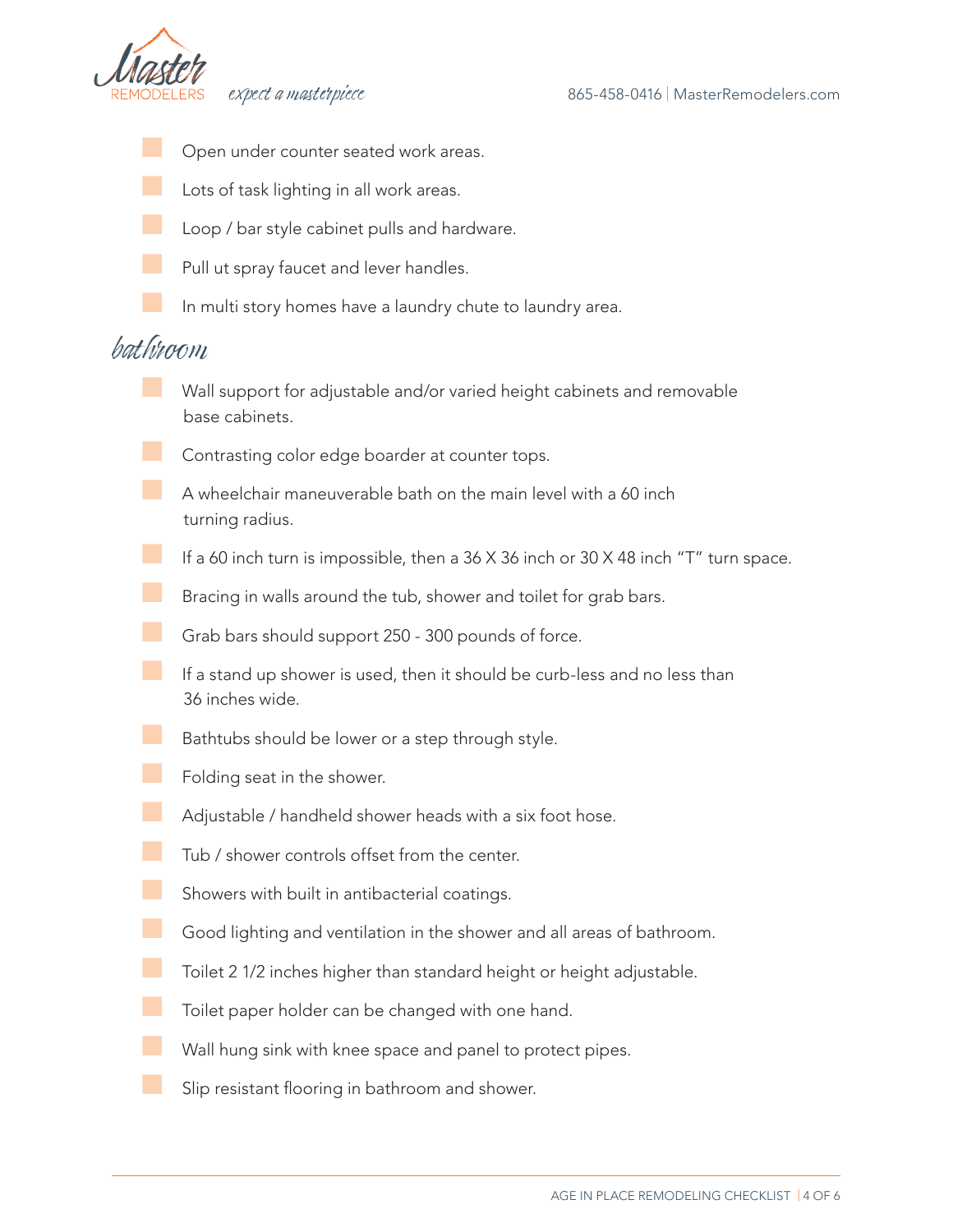

# stairways, lifts, elevators

- Handrails on both sides of stairways, 1 1/4 inch diameter.
- Handrails anchored in to studs or other structural support, not drywall.
- Good lighting in stairways.
- Increase visibility of stairs through contrasting color between treads and risers.
- New construction homes can plan for elevators through stacked, oversized closets.
- Residential stair / chair lifts.

### ramps

- **Slope no greater than one inch rise for every foot in length.** 
	- Five foot landing at entrance.
		- Two inch minimum curbs for safety.

# storage

Adjustable rods and shelves in closets.



Easy open doors with no obstructions.

## flooring

- Smooth, non glare, slip resistant surfaces both inside and outside the home.
- If carpet is used, less than a 1/2 inch pile with a firm padding.
- Color and texture contrasts to indicate a change in surface levels.

### hvac

- Filters easily accessible for maintenance
- Energy efficient units.
- Windows that can easily be opened for cross ventilation.